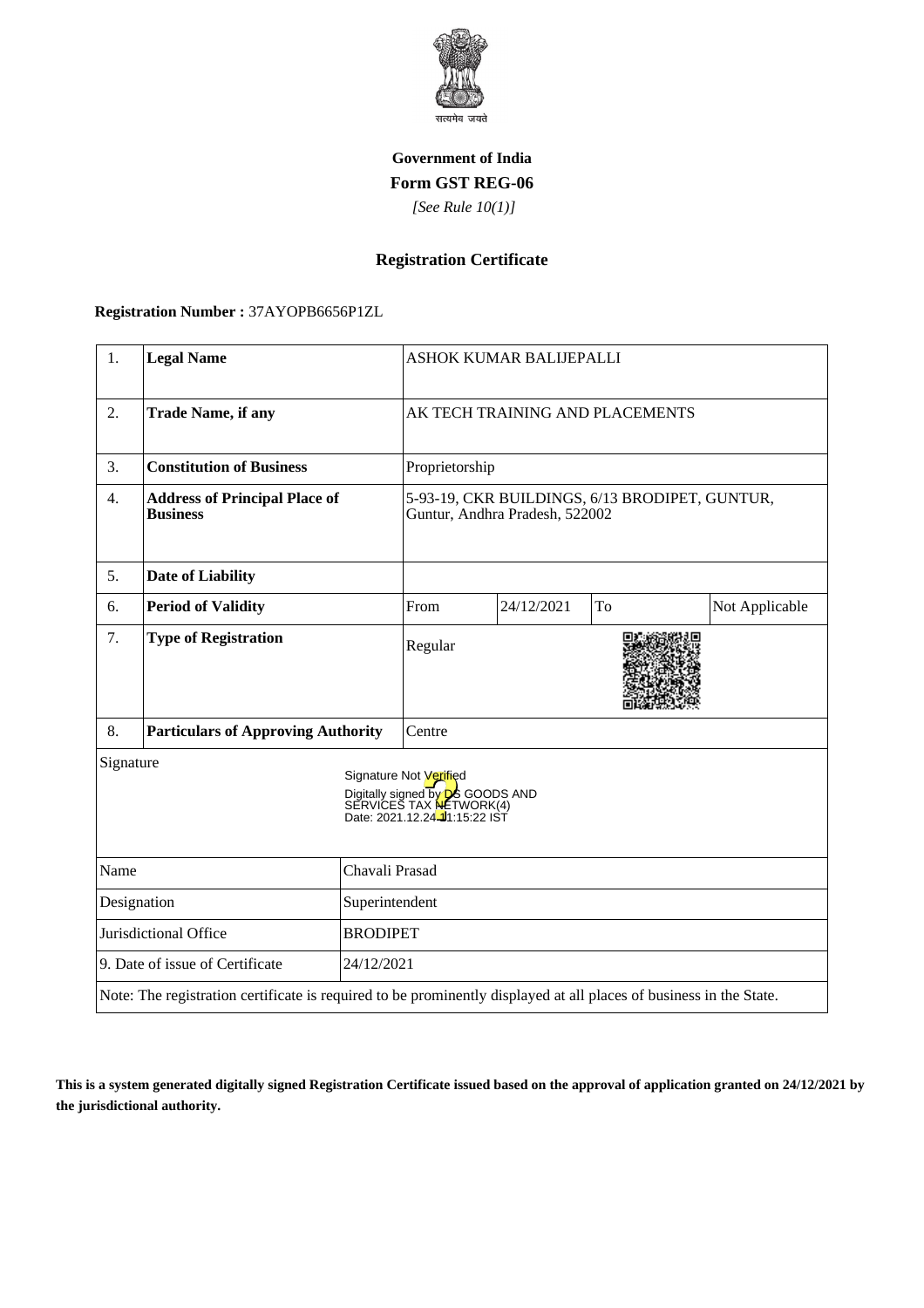

 GSTIN 37AYOPB6656P1ZL Legal Name ASHOK KUMAR BALIJEPALLI Trade Name, if any **AK TECH TRAINING AND PLACEMENTS** 

## **Details of Additional Places of Business**

Total Number of Additional Places of Business in the State 0